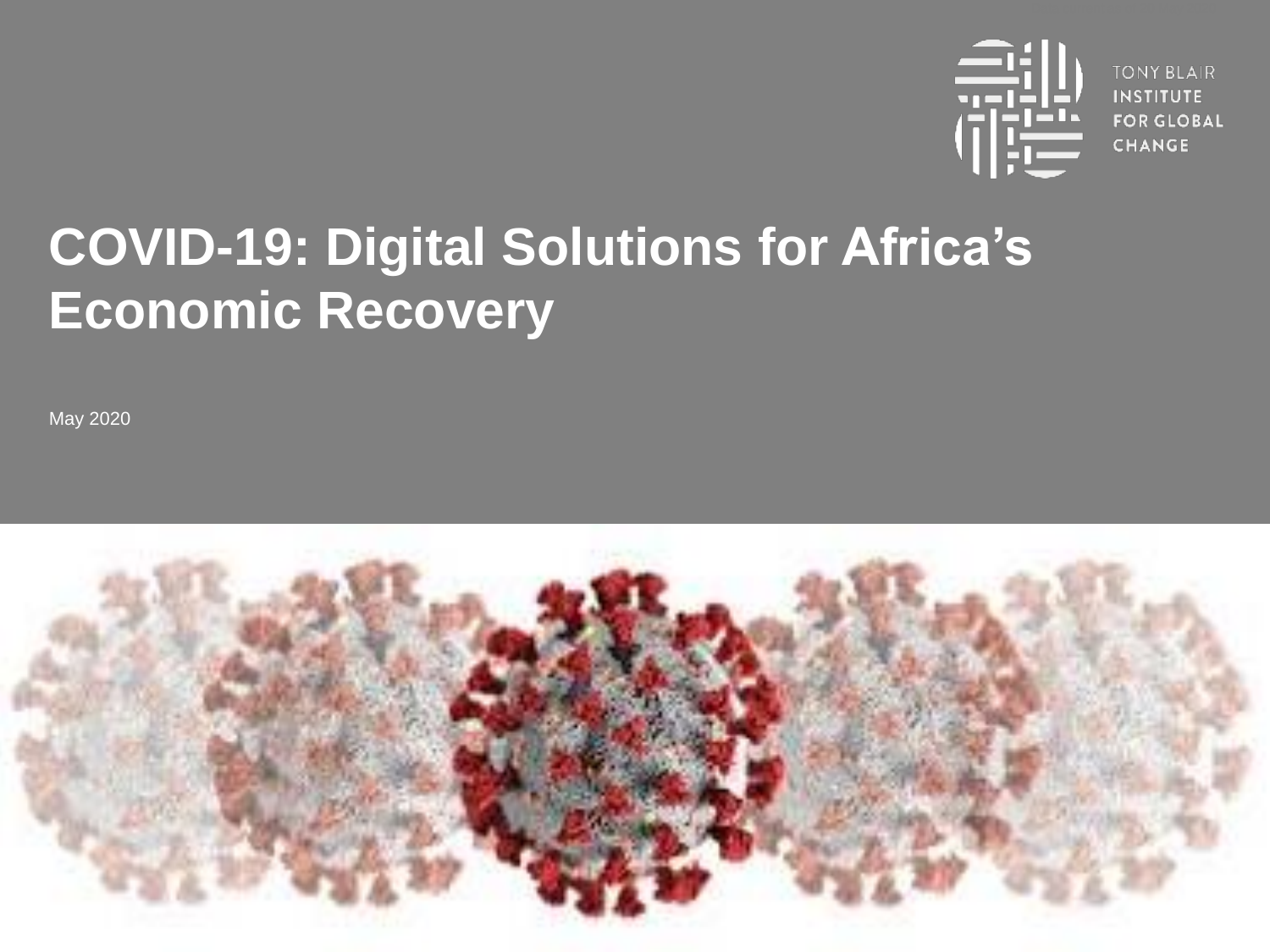# **Technology can support economic recovery in three ways**



This document is a guide for African governments, concerning how they can use technology to drive economic recovery through a high-benefit-low-cost approach that supports economic recovery plans. Technology solutions should not be seen as a burden for African governments in this Covid-19 crisis; rather, they should be exploited because they can make the economic recovery process faster and easier. In addition, they can build resilience for the future. Governments should grasp this opportunity to build capacity across various areas, including those where nowobsolete technologies can be leapfrogged with more efficient modern fixes.

Governments should consider technology in three areas:



**02**

Technology solutions for economic recovery plans



Strengthening the IT, digitalisation and technology sector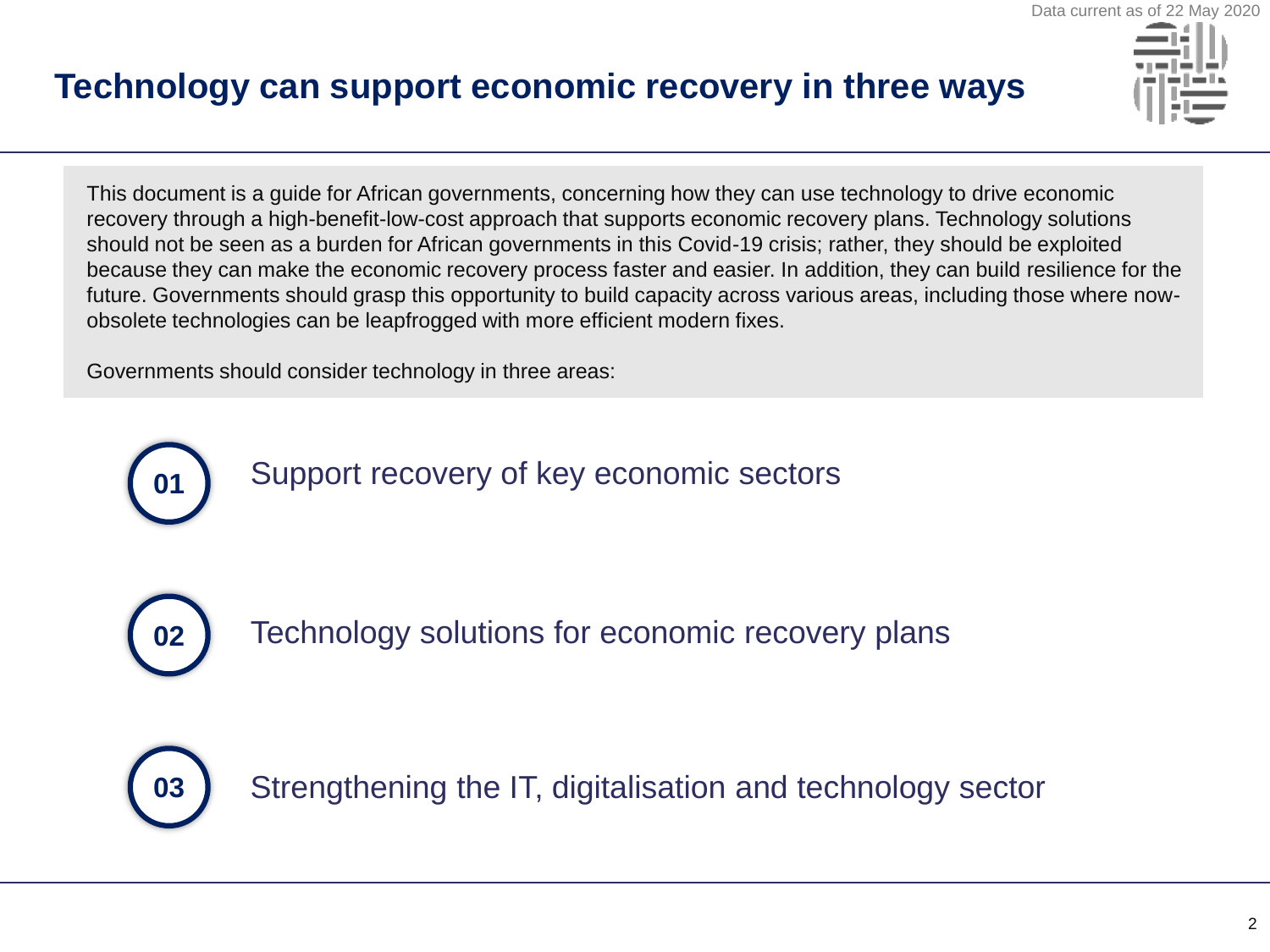# **1. Private-led digital solutions can support businesses and consumers affected by Covid-19**



|  | <b>KEY SECTORS</b> |                                                                                                                                                                                                                                                                                  | <b>EXAMPLES</b> |                                                                                                                                                                                                                                                                                             |
|--|--------------------|----------------------------------------------------------------------------------------------------------------------------------------------------------------------------------------------------------------------------------------------------------------------------------|-----------------|---------------------------------------------------------------------------------------------------------------------------------------------------------------------------------------------------------------------------------------------------------------------------------------------|
|  |                    | Agricultural technologies,                                                                                                                                                                                                                                                       |                 | Apollo is an Kenyan agri-tech company that provides farmers with<br>mobile-based services for financing, farm inputs, advice, insurance and<br>market access. As of 21 May, Apollo Agriculture has raised a \$6-million<br>Series-A investment round, led by Anthemis Exponential Ventures. |
|  | <b>AGRICULTURE</b> | especially digital agriculture<br>solutions, are offering a range<br>of opportunities to address<br>the impact of Covid-19 on<br>agricultural production, labour<br>availability, input supply<br>and logistics.                                                                 |                 | Kitovu is a web/mobile-based decentralised fertiliser/seedling<br>warehousing system based in Nigeria, which matches the right inputs<br>to different farm locations owned by smallholder farmers in distant<br>pocket locations.                                                           |
|  |                    |                                                                                                                                                                                                                                                                                  |                 | Pula is an insurance intermediary assisting hundreds of thousands<br>of small-scale farmers across six countries in Africa. Farmers can<br>safeguard their crops and invest in their farms through financial tools<br>that use mobile technology.                                           |
|  | <b>FINANCE</b>     | Online payment platforms are<br>helping businesses sustain their<br>cash flows, and thus achieve<br>business continuity throughout<br>social distancing and lockdowns.<br>Moreover, fintech enterprises can<br>also help entrepreneurs get loans<br>in time to avoid bankruptcy. | <b>JUMO</b>     | Jumo is a South African mobile fintech platform which facilitates digital<br>financial services such as credit and savings in emerging markets, by way<br>of USSD short codes.                                                                                                              |
|  |                    |                                                                                                                                                                                                                                                                                  |                 | M-Pesa enables Kenyan businesses to collect payment from customers,<br>make stock purchases and pay salaries via its mobile-phone-based money<br>transfer service, payments and micro-financing service.                                                                                    |
|  |                    |                                                                                                                                                                                                                                                                                  | absa)           | Absa Bank Ghana, a traditional bank, supports businesses through digital-<br>based solutions like Intelligent Automated Teller Machines (iATMs),<br>cardless transactions and increased ATM withdrawal limits to enhance<br>remote banking.                                                 |
|  |                    |                                                                                                                                                                                                                                                                                  |                 | Yoco South Africa is supporting economic recovery with a range of<br>fintech products such as point-of-sale systems, cash advance services, a<br>business portal and an open tracker of small business recoveries in Covid-19.                                                              |

 $- - - -$ 

 $- - - -$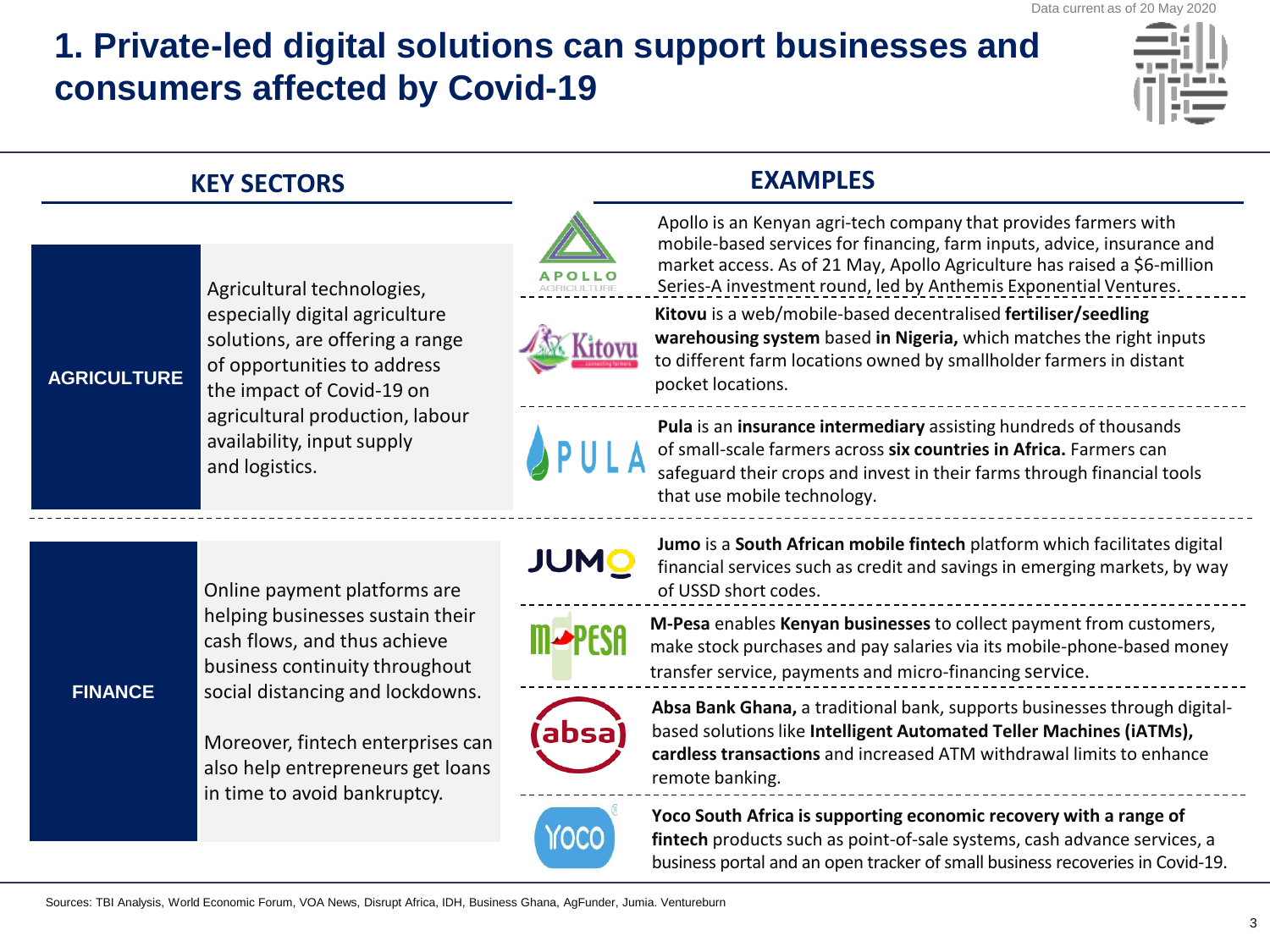# **1. Such solutions span sectors that are critical for recovery, such as retail, agriculture, finance and manufacturing**



|                                      | <b>KEY SECTORS</b>                                                                                                                                                                                                                                                        | <b>EXAMPLES</b> |                                                                                                                                                                                                                                                                                       |
|--------------------------------------|---------------------------------------------------------------------------------------------------------------------------------------------------------------------------------------------------------------------------------------------------------------------------|-----------------|---------------------------------------------------------------------------------------------------------------------------------------------------------------------------------------------------------------------------------------------------------------------------------------|
|                                      | Covid-19 has accelerated the<br>transition to e-commerce.<br>Local enterprises are adopting<br>various digital services to reduce<br>obstacles caused by physical<br>barriers, simplify supply and<br>value chains, and provide speedy<br>delivery of goods and services. | <b>JUMIA</b>    | Jumia, Africa's leading e-commerce platform, providing retail and<br>delivery services, has introduced contactless delivery and cashless<br>payment options for customers, and is also fighting price gouging<br>to maintain fair prices on their platform.                           |
| <b>RETAIL AND</b><br><b>DELIVERY</b> |                                                                                                                                                                                                                                                                           | <b>EXPRESS</b>  | Yobanté Express is an Africa-based (Senegal, South Africa, Ghana and<br>Nigeria) online marketplace that connects local couriers with local<br>commerce, to optimise domestic, cross-border and last-mile delivery.                                                                   |
|                                      |                                                                                                                                                                                                                                                                           |                 | The Market Garden app is a mobile-based digital platform used<br>by vendors in Uganda to safely sell and deliver fruits and vegetables<br>to customers.                                                                                                                               |
|                                      | Traditional supply chains are<br>failing around the world, and<br>some supplies are quickly<br>becoming unobtainable in the<br>region. Digital manufacturing<br>is enabling a localised<br>manufacturing response that's<br>agile in the face of this crisis.             |                 | Ultra Red Technologies, along with a coalition of other Kenyan-owned<br>3D printers, has borrowed from open-source prototypes designed by<br>3DVerkstan, a company in Sweden, to print plastic face shields. It has<br>also designed a 3D-printed prototype for a ventilator adaptor. |
| <b>MANUFACTURING</b>                 |                                                                                                                                                                                                                                                                           |                 | 3D Forms is a South African company that produces 3D-printing<br>services in areas like engineering, architecture, tool-making, jewellery<br>and medical supplies production.                                                                                                         |
|                                      |                                                                                                                                                                                                                                                                           |                 | Kijenzi is a US and Kenyan-based company that produces 3D-printed<br>machine parts such as bolts and nuts, and is also making 3D-printed PPE<br>for protection against Covid-19.                                                                                                      |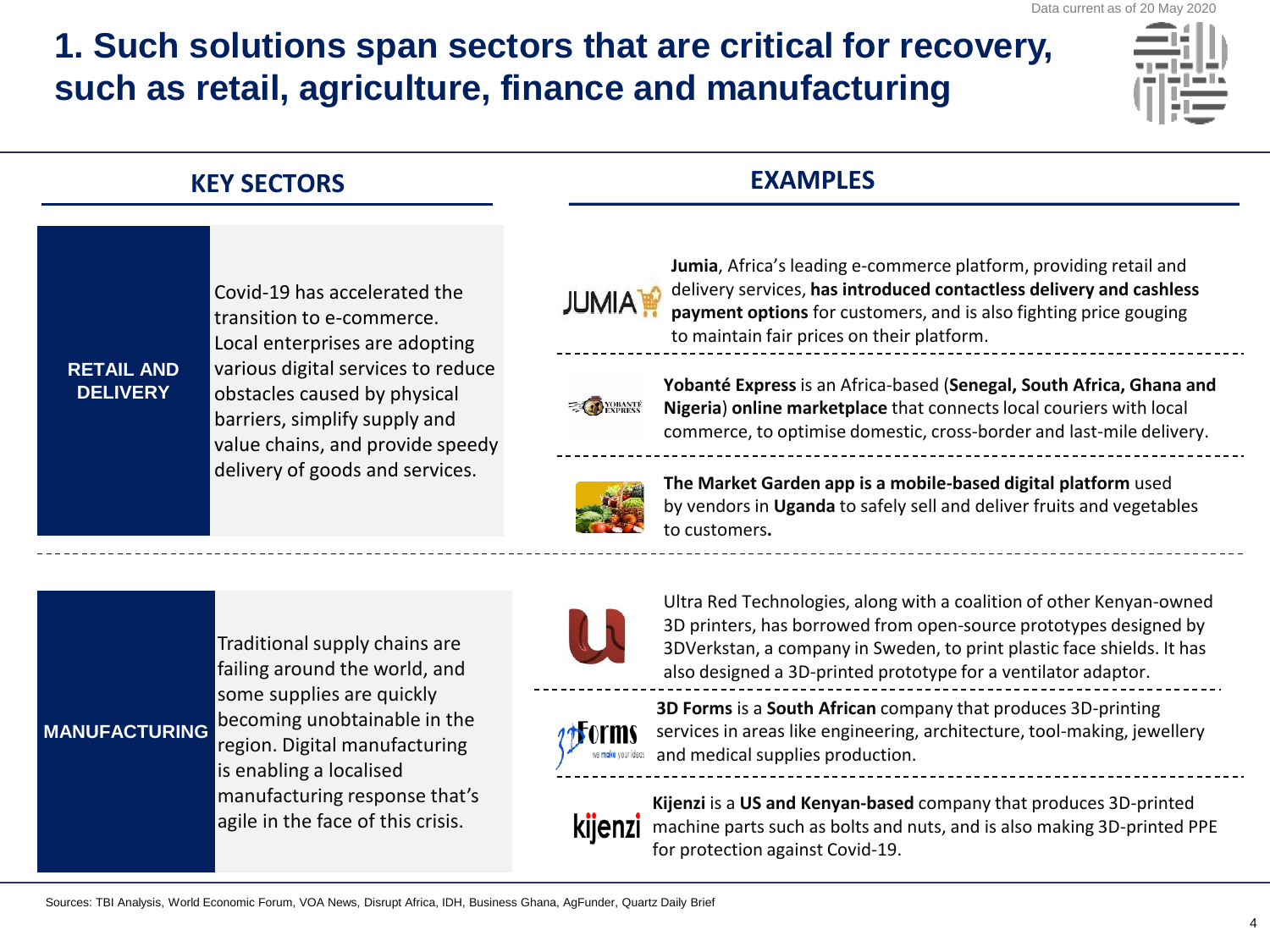# **2. Governments are leveraging technology to support their economic recovery programmes**



### **Government economic response Source According to the Source According Sovernment economic response** Notable examples by country



### Cash transfers

Digital solutions can ensure that cash transfers are made in a timely and secure manner, and are adequately controlled and reported.



The **Kenya** National Treasury appropriated an additional Ksh10B (equivalent to \$100M) for supporting the elderly, orphans and other vulnerable members with cash transfers. Kenya is partnered with Give Directly for mobile money cash transfers.

The Government of **Malawi** launched an emergency digital cash transfer programme for nearly one million people and small businesses affected by the [Covid-19 pandemic.](https://face2faceafrica.com/article/what-will-be-the-normal-times-for-africa-in-the-coronavirus-pandemic-era) Eligible households received a 35,000 [Malawi](https://face2faceafrica.com/article/how-an-intriguing-drama-made-malawis-joyce-banda-africas-second-woman-president) kwacha (\$40) monthly payment, matching the country's minimum wage, through mobile phones.

### Stimulus packages

Central banks and policymakers are partnering with digital platforms to deliver stimulus packages with a view to reaching remote areas.



The Ministry of Agriculture and Lands of **Grenada**, as part of a government economic stimulus package for the agriculture sector, established online applications from registered farmers for the 2020 Farm Labour Subsidy Programme. Farmers without internet access were assisted to fill in the form by the district extension office, via a phone call.



The Central Bank of **Nigeria** (CBN) has introduced a stimulus package to small businesses. The process involves submitting an online application, which then has to be approved by the CBN to determine if the household or company is eligible. The package, the N50bn (\$128.4m) Targeted Credit Facility, is in loans, not grants.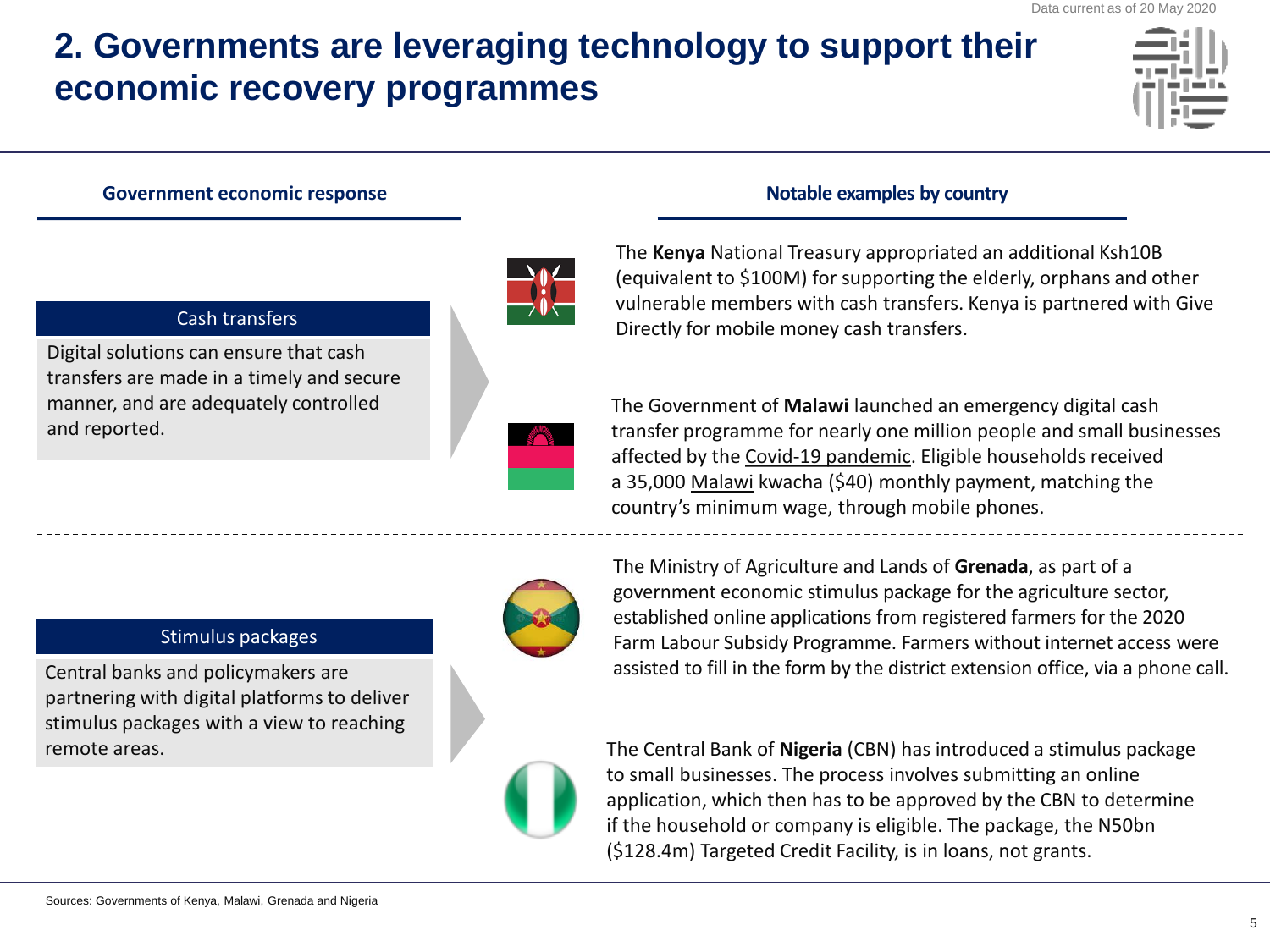# **2. Technology is being used for cash transfers, revenue mobilisation and support to businesses**

### Government economic response **Notable examples by country Notable examples by country**

### Cash-flow support

Digitising credit services can help small-scale traders access funds much faster and more safely, thus promoting business continuity or recovery.





### Information collation and dissemination

■ Digital platforms ensure that data is collated and analysed accurately, thus promoting evidence-based policy solutions for economic recovery. Information digitalisation also helps governments to quickly disseminate information on economic analysis, opportunities and packages.





### Government revenue mobilisation

In order to finance their response to Covid-19, many African countries could raise revenues through improving their tax-collection systems. Digitising revenue collection is therefore a way governments can help increase their tax revenue.



**Ghana** launched an Integrated ICT System which automates all the operations of the Microfinance and Small Loans Centre (MASLOC) in the country. This will help citizens to get access to funds to promote economic activities, while social distancing to prevent infection.

The Central Bank of **Malaysia** has set up a USD70 million facility that incentivises SMEs to automate processes and digitise operations to enhance efficiency, productivity and job continuity. This facility is accessible through a digital portal.

Vodacom **DR Congo** is offering the government a zero-rated short code that allows the general public to call into specialised Ministry of Health agents to ask about Covid-19 symptoms and guidance. It has also zero rated all government websites and applications that inform the public about the pandemic.

**Rwanda** National Police (RNP) have added drones to their existing methods of raising awareness and spreading information in neighbourhoods, in order to educate the public about preventing the spread of Covid-19.

The city of Freetown in **Sierra Leone** is using satellite imagery to identify and measure property in the city, after which they used existing data on rental values to build a simple model for calculating the taxable value of each property.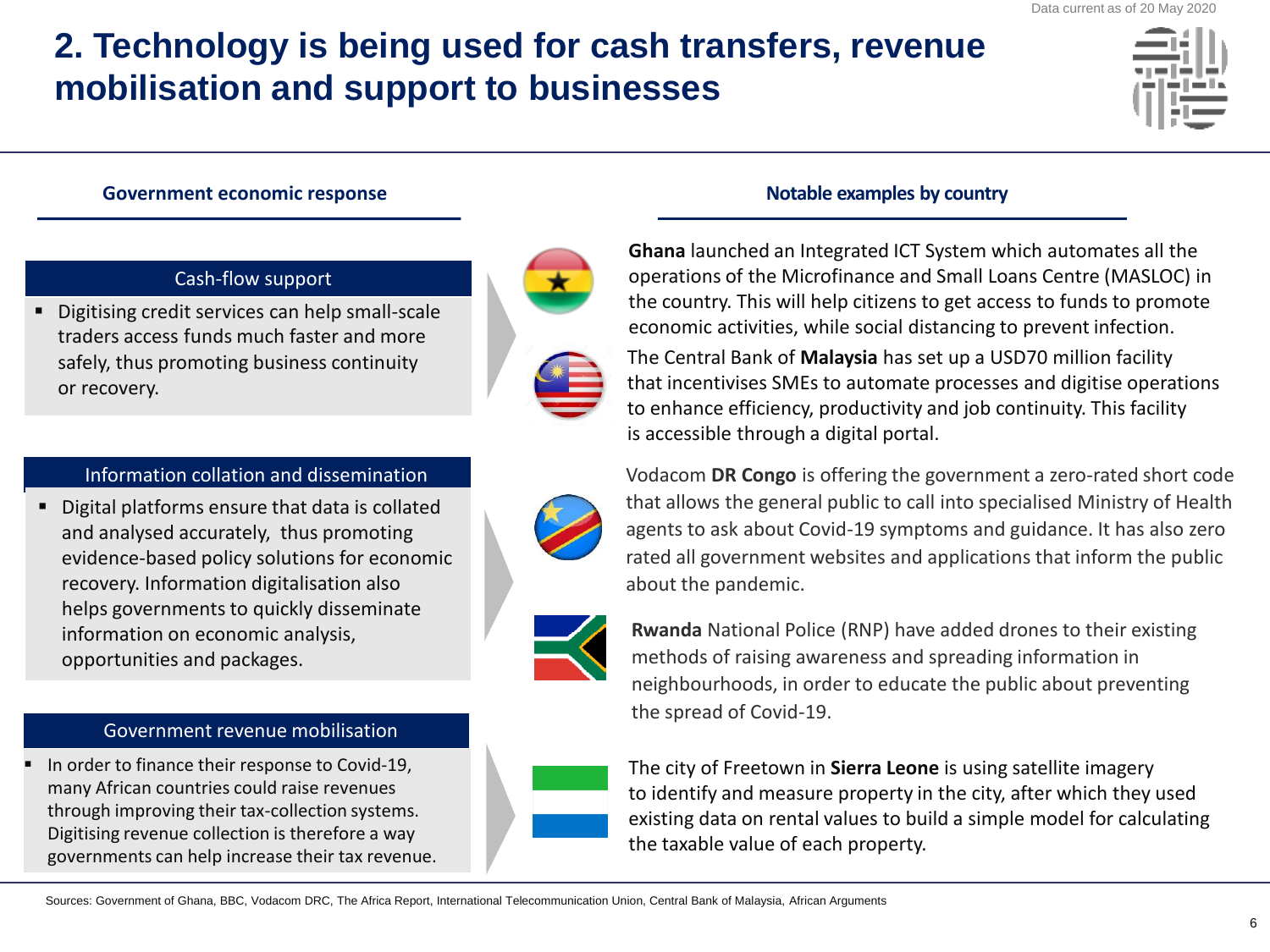# **3. Recovery plans could also be used to create an enabling environment for digital entrepreneurship to thrive**



### **Policy objectives/impact Policy options**

### **Incentivise and promote the use of tech-based solutions to businesses**

- Easing **institutional and regulatory challenges** faced by IT start-ups may encourage the launching of apps/software which could be used to sustain businesses and spur economic recovery.
- **Tax waivers** for tech firms can incentivise innovators to roll out or scale-up tech solutions to benefit businesses.
- **Reducing charges** in a time where money is scarce may prevent small tech firms from making losses and eventually going out of business. This will help keep IT-based firms and their customers in business.

### **Provide easy credit for tech-based companies**

• Providing credit facilities like soft loans for IT businesses or businesses **looking to shift their services onto an online platform**, will help companies to thrive amid lockdowns and social distancing.

### **Partner with tech-based incubators and accelerators**

• **Accelerators and incubators** provide start-ups with technical assistance, funding, new clients or partnerships with corporate partners. These hubs will therefore benefit from government assistance (financial, regulatory, etc), which they will translate into relevant support for tech start-ups.

- ❑ Ease company registration process/introduce paperless registration.
- ❑ Organise tech competitions to promote new tech solutions, such as **South Africa's** Innovation Summit, or partner with platforms such as **Zindi,** a crowdsolving start-up, with a data science competition platform based in **South Africa and Ghana.**
- $\Box$  Provide tax charges, reliefs and waivers to small tech firms.
- ❑ Ease credit access for businesses looking to shift to digital platforms via monetary policy measures.
- ❑ Ease process of applying for loans/ID requirements. For example, in response to Covid-19, **Ghana** digitised its microfinance and small loans service (MASLOC) to encourage applications.
- $\Box$  Provide credit facilities for mobile money providers and other cashless payment service providers.
- $\Box$  Partner with incubators and accelerators to work on government challenges, e.g. rolling out digital cash transfer/stimulus package delivery platforms.
- ❑ Request direct support from donors and philanthropies **such as Silicon Valley tech firms** for tech hubs across Africa (e.g. OceanHub Africa in **South Africa**, Impulse accelerator in **Morocco**, Vilgro in **Nairobi**, and Y Combinator and Co-Creation Hub in **Nigeria**).
- $\Box$  Engage in dialogue with tech hubs to understand other challenges they have, e.g. regulations, patenting, etc.